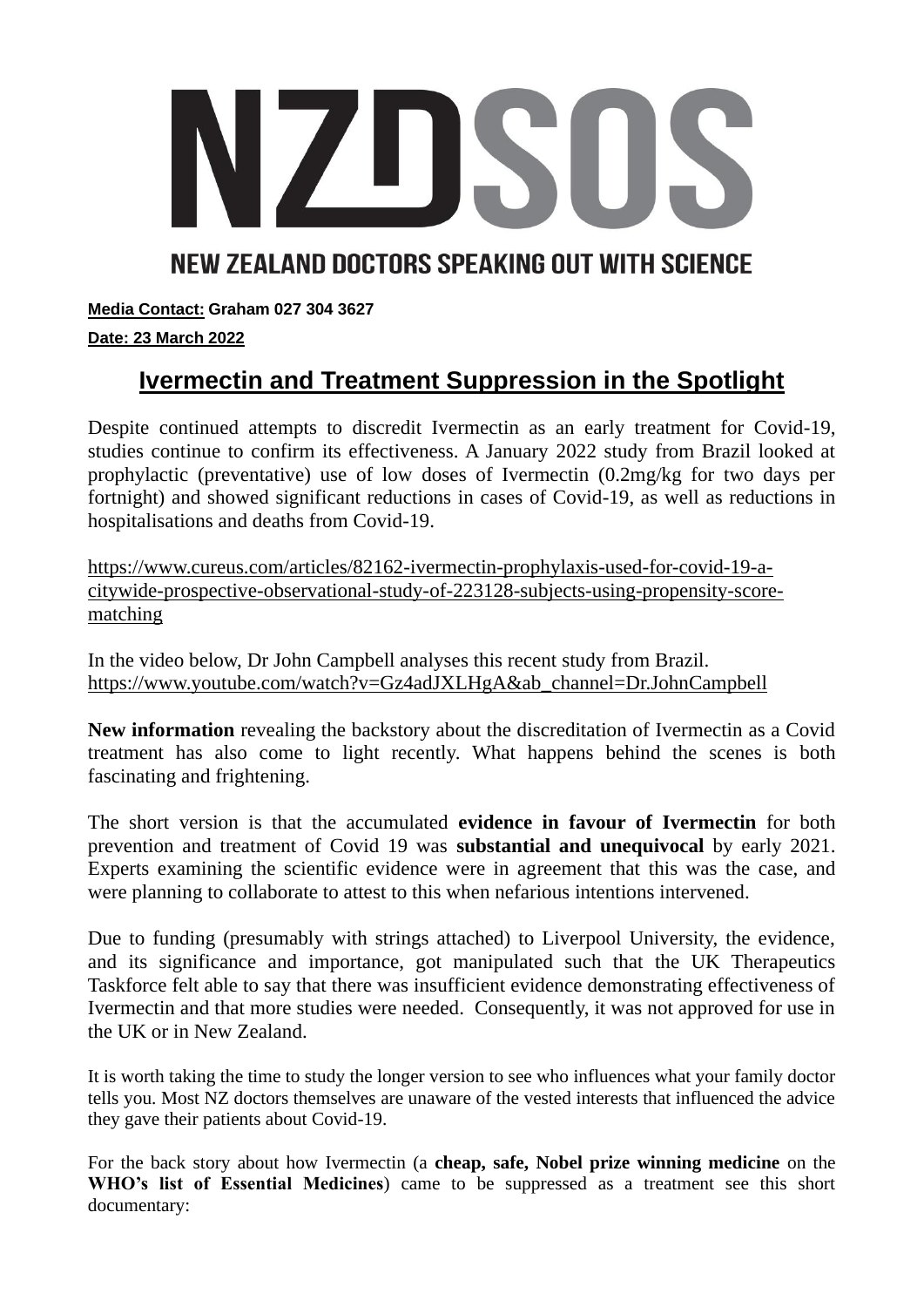<https://www.oraclefilms.com/alettertoandrewhill>

You can watch the longer interview with Dr Tess Lawrie at this link

#### <https://thehighwire.com/videos/former-w-h-o-consultant-exposes-takedown-of-ivermectin/>

For an even deeper dive into who was behind the altered narrative and why, have a look at this link and others on the page:

[https://philharper.substack.com/p/the-very-unusual-paper-part-1?utm\\_source=url&s=r](https://philharper.substack.com/p/the-very-unusual-paper-part-1?utm_source=url&s=r) 

Or watch Phil Harper's interview with Dr Pierre Kory at this link: <https://rumble.com/vwf4bl-pierre-kory-corruption-in-the-pharmaceutical-industry.html>

A worldwide disinformation campaign was waged in Sept 2021 by the mainstream media, with news stories from around the world reporting that Ivermectin was a veterinary medicine, a horse dewormer, a dangerous drug and that people were mistakenly thinking it might be useful and were overdosing on it, clogging up hospital emergency departments. That is now what most people, including doctors, think about Ivermectin.

The reason for suppression of this effective treatment, and others, is that Emergency Use Authorisation of mRNA vaccines in the USA (and thus the rest of the world) could not be obtained if there were effective treatments. If there effective treatments existed, there was no emergency and the vaccines would have to go through the full clinical trial process that exists to keep people safe.

It is highly likely that **the Pfizer contract** with New Zealand states that effective treatments for Covid 19 must be suppressed by the Government and medical establishment. Unfortunately, this document remains secret and confidential, and the New Zealand public have never had the opportunity to see what the Government signed on our behalf.

One of the interesting phenomena to come out of this 'pandemic' has been the removal of medical decision making from doctors advocating for their individual patients. This doctorpatient relationship has been replaced by Government or Ministry of Health decrees about what can and can't be **said** and what can and what can't be **prescribed** by doctors. This has not happened previously and is something that all New Zealanders should be aware of.

Prior to 2020, doctors in New Zealand were **free to discuss** with their patients whatever they felt may be relevant. They could discuss the risks and benefits of medication or treatments, and could explore what other options may be available. They were obliged to discuss the unknowns or uncertainties of particular treatments.

This changed with the "Guidance" from the MCNZ sent to doctors on 29 April 2021. From that point on doctors were told what they could and couldn't say to their patients regarding Covid-19. They had to follow the Ministry of Health advice, the consensus statements, the single source of truth or face sanctions. There was no place for ill-defined 'anti-vaccination messages'.